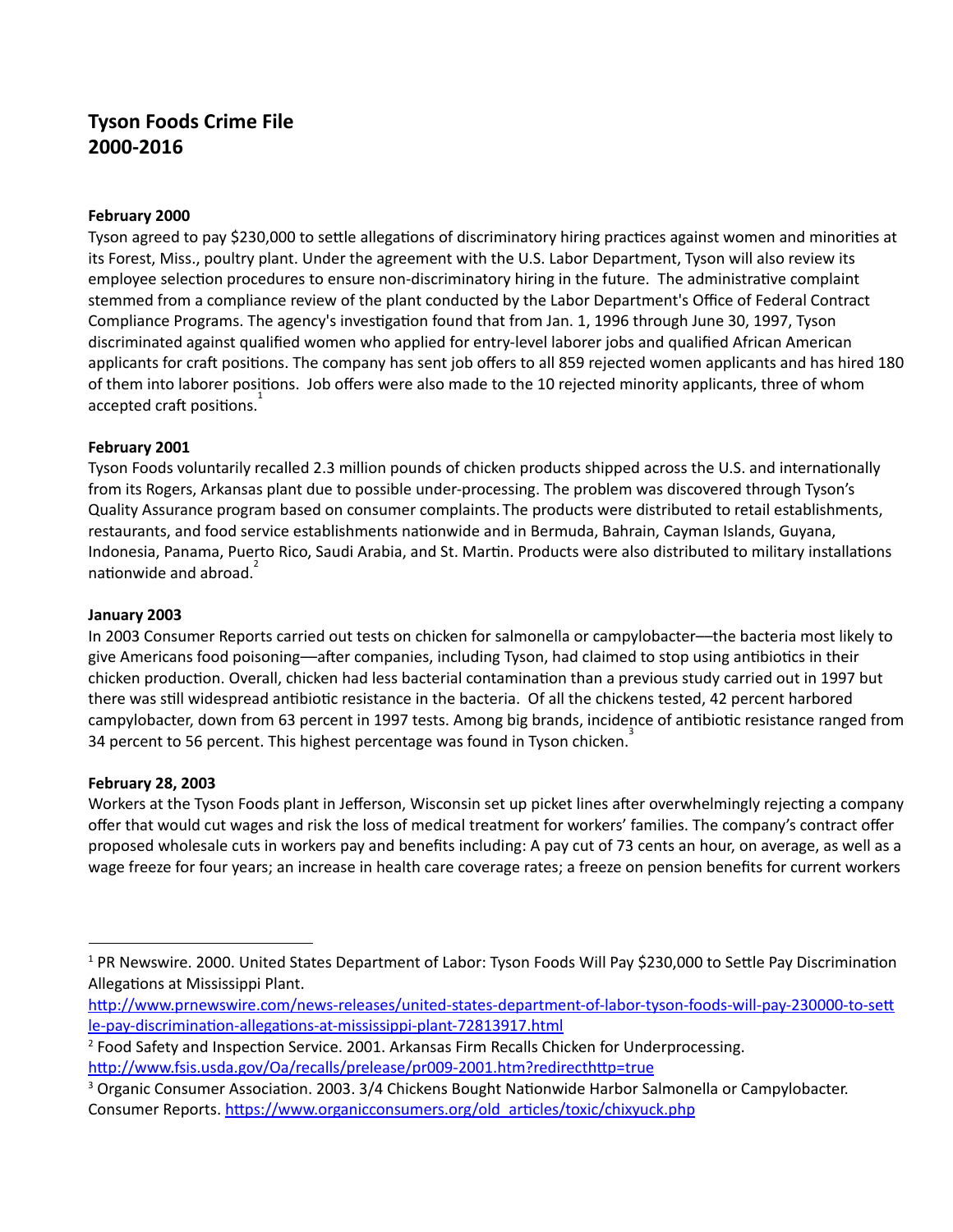and elimination of pension benefits for new hires; a 50% reduction in sick leave; and a two week cut in vacation benefits. 4

## **February 2003**

On behalf of the 750,000 members and supporters of People for the Ethical Treatment of Animals (PETA), PETA formally requested that criminal charges be filed against Tyson Foods, Inc., based on eyewitness testimony of egregious cruelty to animals that apparently took place within the year at the company's Grannis, Ark., slaughterhouse. 5

## **June 2003**

Tyson pleaded guilty in a Kansas City federal court to 20 felony violations of the federal Clean Water Act at its Sedalia, Missouri, poultry plant and agreed to pay \$7.5 million to the United States and the State of Missouri. Between 1996 and 2001, Tyson repeatedly discharged untreated or inadequately treated wastewater from its Sedalia plant in violation of its permit. The Missouri Department of Natural Resources cited the plant several times and the State of Missouri filed two lawsuits against Tyson in an effort to stop its illegal discharges. Tyson continued to discharge untreated wastewater through its storm drains, in spite of the company's assurances that the discharges would stop and even after numerous warnings, administrative orders, two state court injunctions, and the execution of a federal search warrant at the Sedalia facility. Under the two pleadings, Tyson agreed to pay \$5.5 million in penalty to the federal government, \$1 million in penalty to the state, and \$1 million to the Missouri Natural Resources Protection Fund to help remedy the harm caused by the illegal discharges. 6

## **July 2003**

Six poultry companies, including Tyson, agreed to pay a total of \$7.5 million to settle a lawsuit in Tulsa, Arizona. Tulsa officials alleged the companies were responsible for 170 million pounds of phosphorous‐ and nitrogen‐rich chicken waste entering and tainting the Lake Eucha and Spavinaw watershed that provides the city's drinking water.<sup>7</sup>

## **November 2003**

A federal court in Kentucky ruled that food giant Tyson is responsible for pollution at factory farms. The Sierra Club and local residents sued Tyson for failing to report hazardous releases of ammonia from four animal factories under its supervision, located in Webster, McClean, and Hopkins counties. Under both the Superfund law and Community‐Right‐to‐Know laws, which form the basis of the Sierra Club lawsuit, polluters that emit more than 100 pounds of ammonia per day must report those releases to the federal government and the local community emergency coordinator. The legislation was enacted so that governments and members of the public could learn what hazards they face from potential toxic substance releases. Tyson had argued that it was not responsible for pollution from its factory farms because the operations are run by people who raise chickens for Tyson under contract. Federal Court Judge Joseph ruled that Tyson is "clearly in a position of responsibility and power with respect to each facility . . . and has the capacity to prevent and abate the alleged environmental damage."<sup>8</sup>

<sup>&</sup>lt;sup>4</sup> UFCW. 2003. Workers Strike Tyson Foods. http://www.ufcw.org/2003/08/04/workers-strike-tyson-foods/

<sup>&</sup>lt;sup>5</sup> PETA.2003. Sadistic Cruelty Alleged in Chicken Slaughterhouse: PETA Calls for Prosecution of KFC Supplier. http://www.kentuckyfriedcruelty.com/letter\_tysonusda.asp

<sup>&</sup>lt;sup>6</sup> Department of Justice. 2003. Tyson pleads guilty to 20 felonies and agrees to pay \$7.5 million for Clean Water Act violations. https://www.justice.gov/archive/opa/pr/2003/June/03\_enrd\_383.htm

<sup>&</sup>lt;sup>7</sup> News OK. 2003. Animal waste caused pollution, study shows - A nonprofit organization released the study after a lawsuit was settled. http://newsok.com/article/1956852

<sup>&</sup>lt;sup>8</sup> Sierrra Club. 2003. Tyson on the Hook for Factory Farm Pollution http://www.commondreams.org/scriptfiles/news2003/1107-11.htm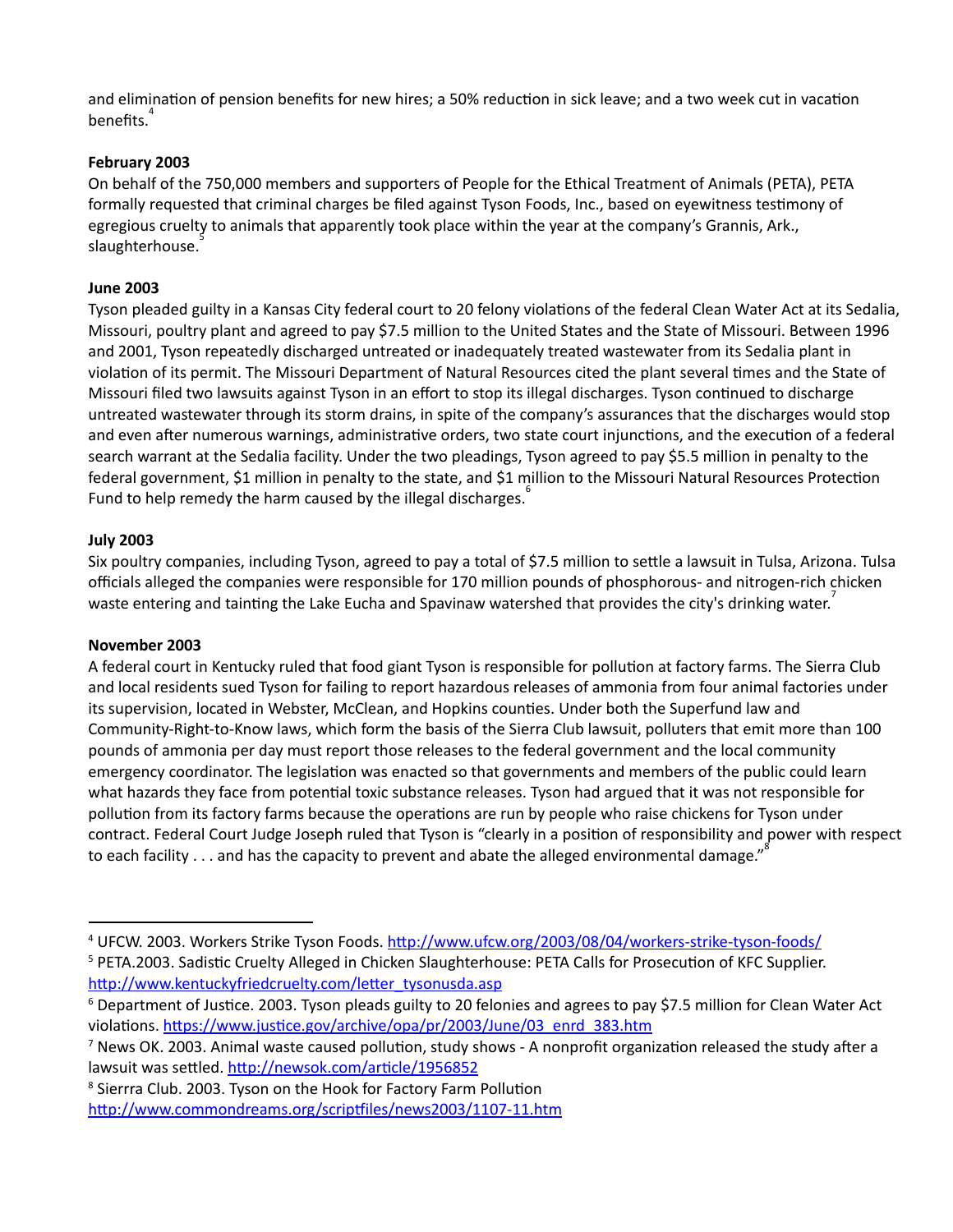### **April 2005**

The Company and senior Chairman Don Tyson settled an SEC formal investigation concerning allegations that the Company's proxy statements for fiscal years 1997 through 2003 had failed to comply with SEC regulations with respect to the disclosure and description of perquisites totaling approximately \$1.7 million provided to Mr. Don Tyson and that the Company had failed to maintain an adequate system of internal controls regarding the personal use of Company assets and the disclosure of perquisites and personal benefits. In fiscal year 2004, Mr. Don Tyson voluntarily paid the Company \$1,516,471 as reimbursement for certain perquisites and personal benefits received during fiscal years 1997 through 2003. Under the April 2005 order, the Company paid the SEC a civil penalty of \$1.5 million and Mr. Don Tyson paid a civil penalty of \$700,000. Both the Company and Mr. Don Tyson consented to the entry of the order and paid their respective penalties without admitting or denying any wrongdoing.

#### **July 2005**

Tyson Foods, Inc. agreed to settle Michael Archer et al. v. Tyson Foods, Inc. et al., a lawsuit stemming from the company's decision in 2002 to restructure its live swine operations in Arkansas and eastern Oklahoma. Subject to execution of a definitive settlement agreement and approval by the court, Tyson will pay \$42.5 million to 85 contract swine growing operations, which had claimed the company improperly failed to renew their contracts. In accordance with the settlement, the growers will be subject to a court order requiring them to properly close the environmental waste systems no longer in use on their farms. 9

#### **January 2008**

Tyson Foods former chairman CEO Don Tyson agreed to pay the company \$4.5 million to settle a shareholder lawsuit over compensation he received. Don Tyson, who was CEO from 1967 to 1991 and chairman for an additional four years, allegedly was granted options timed to precede positive announcements. He also got favorable consulting contracts and other compensation, according to the 2005 lawsuit by Amalgamated Bank, a New York‐based trustee for LongView MidCap 400 Index Fund, and other shareholders.<sup>10</sup>

#### **November 2008**

Tyson agreed to pay a total of \$871,000 to 13 African-American employees to settle a race discrimination class action. The suit was brought by the Equal Employment Opportunity Commission on behalf of the Ashland, Ala. chicken processing plant workers in August 2005. The employees alleged that "a maintenance shop restroom was locked and accessible to only a few white workers in July and August 2003." The suit also claimed there was sign posted on the restroom door for a short time that read "whites only." Tyson denied wrongdoing throughout the case. Company officials claimed they never authorized or condoned the sign or any such abuse against African‐American employees, that no Tyson official ever saw the sign and that the company as a whole does not tolerate discrimination in the workplace. According to the settlement, Tyson denies violating any laws and has agreed to take additional steps to ensure the prevention of discrimination, harassment and retaliation in the Ashland plant.<sup>11</sup>

#### **June 2009**

Tyson Foods Inc. was sentenced in U.S. District Court in Arkansas to pay the maximum fine for willfully violating worker safety regulations that led to a worker's death in its River Valley Animal Foods (RVAF) plant in Texarkana, Ark.,

 $9$  The Pig site. 2005 Tyson settles suit over live swine operations. .

http://www.thepigsite.com/swinenews/9748/tyson-settles-suit-over-live-swine-operations/ <sup>10</sup> Tulsa World. 2008. Ex-CEO Don Tyson settles investor suit.

http://www.tulsaworld.com/archives/ex-ceo-don-tyson-settles-investor-suit/article\_14775565-3692-5343-9582-167 [b3f0846b0.html](http://www.tulsaworld.com/archives/ex-ceo-don-tyson-settles-investor-suit/article_14775565-3692-5343-9582-167b3f0846b0.html)

<sup>&</sup>lt;sup>11</sup> Law 360. 2008. Tyson Settles Race Discrimination Suit. http://www.law360.com/articles/13187/tyson-settles-race-discrimination-suit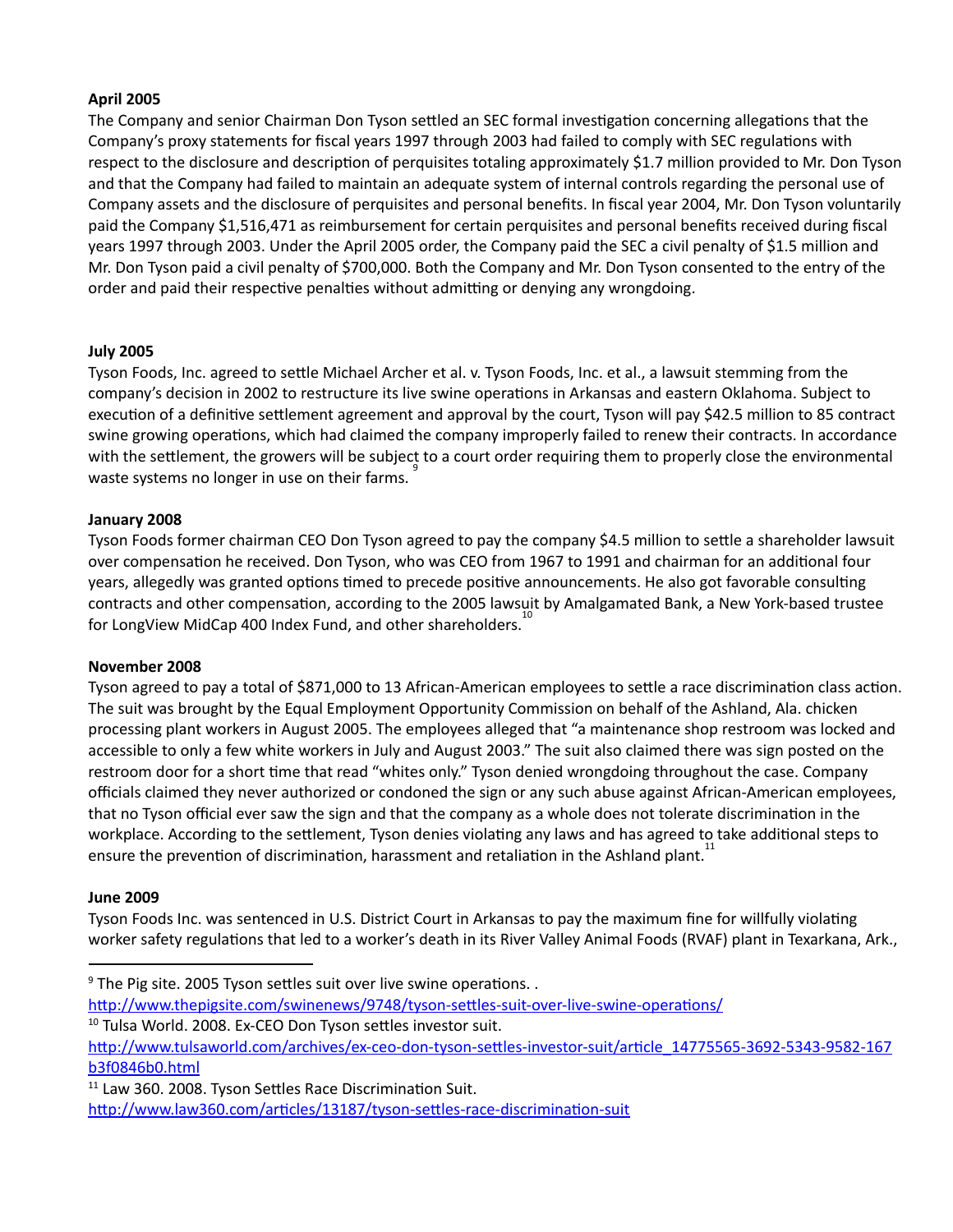the Jusce Department announced. The court ordered Tyson Food to pay the \$500,000, the maximum criminal fine as 12 well as serve one year probation.

## **August 2009**

The Tyson Fresh Meats plant in Dakota City, Nebraska, was found to have violated a 2001 consent decree by allowing numerous discharges of fecal coliform and nitrates to enter the Missouri River in violation of its permit. Tyson agreed to pay a \$2 million civil penalty to settle the charges brought by the U.S Department of Justice. Under the 2001 decree, Tyson paid a \$4.1 million fine and agreed to install and operate equipment at the recently acquired plant to reduce its discharge of pollutants into the Missouri River.<sup>13</sup>

### **January 2010**

Tyson Foods reached a settlement in its "Raised without antibiotics" class action lawsuit. Competitors Perdue Farms and Sanderson Farms brought suit charging Tyson was using ionophores which are classified as antibiotics by USDA even though, as Tyson claims, they do not contribute to antibiotic resistance in humans. Tyson was ordered to remove the claim in April of 2008. The suit by Perdue and Sanderson was settled but a wave of consumer suits followed which were then consolidated into the class action. Under the \$5 million agreement filed in U.S. District Court in Baltimore, Tyson will pay \$600,000 in administrative costs and \$4.4 million in payments of up to \$50 to people who purchased Tyson chicken between specified dates in 2007 and 2009. If Tyson does not pay out the entire  $\stackrel{\cdot}{\mathsf{S}}$ 5 million, they must make up the difference by donating food products to food banks.<sup>14</sup>

#### **February 2011**

Tyson Foods Inc. agreed to pay \$5.2 million to settle U.S. allegations that a unit of the nation's largest meat processor bribed officials in Mexico to certify chicken products for export. Tyson admitted to paying Mexican officials and falsifying financial statements and agreed to pay a \$4 million criminal fine. The company was criminally charged with two FCPA violations. Prosecutors said they will drop the charges in two years if Tyson abides by terms of the agreement, which includes the development of a compliance program and cooperation with corruption probes. Tyson also reached a consent agreement with the SEC and will pay a disgorgement penalty of \$1.2 million.<sup>15</sup>

## **September 2011**

Tyson Foods Inc. agreed to pay as much as \$32 million to settle 12-year-old litigation over whether it should pay its hourly poultry-plant workers for the time it takes them to get in and out of their work clothes and gear. Under the settlement, which was approved Thursday by a federal judge in Columbus, Ga., Tyson Foods will pay as much as \$17.5 million to 16,703 workers, and as much as \$14.5 million in attorney's fees. As part of the settlement, Tyson Foods isn't admitting any wrongdoing. The lawsuit sprung out of a prolonged dispute about whether hourly line workers in the meatpacking industry should be paid for the time it takes them to suit up for work and to prepare their tools. In a separate employment-related action, Tyson Foods agreed to pay \$2.25 million to about 1,640 women to settle

- https://www.justice.gov/opa/pr/tyson-foods-sentenced-pay-fine-osha-violation-led-worker-death
- $13$  Tyson Foods. 2009. Proxy statement for Annual Meeting of shareholders to be held February 5, 2010. https://www.sec.gov/Archives/edgar/data/100493/000119312509257547/ddef14a.htm

 $14$  Brownfield 2010. Tyson reaches chicken labeling settlement.

<sup>&</sup>lt;sup>12</sup> Department of Justice. 2009.

http://brownfieldagnews.calevir.com/news/tyson-reaches-chicken-labeling-settlement/

<sup>&</sup>lt;sup>15</sup> Bloomberg, 2001. Tyson Foods to Pay \$5.2 Million Over Mexican Bribes.

http://wwlw.bloomberg.com/news/articles/2011-02-10/tyson-foods-to-pay-5-2-million-to-settle-u-s-claims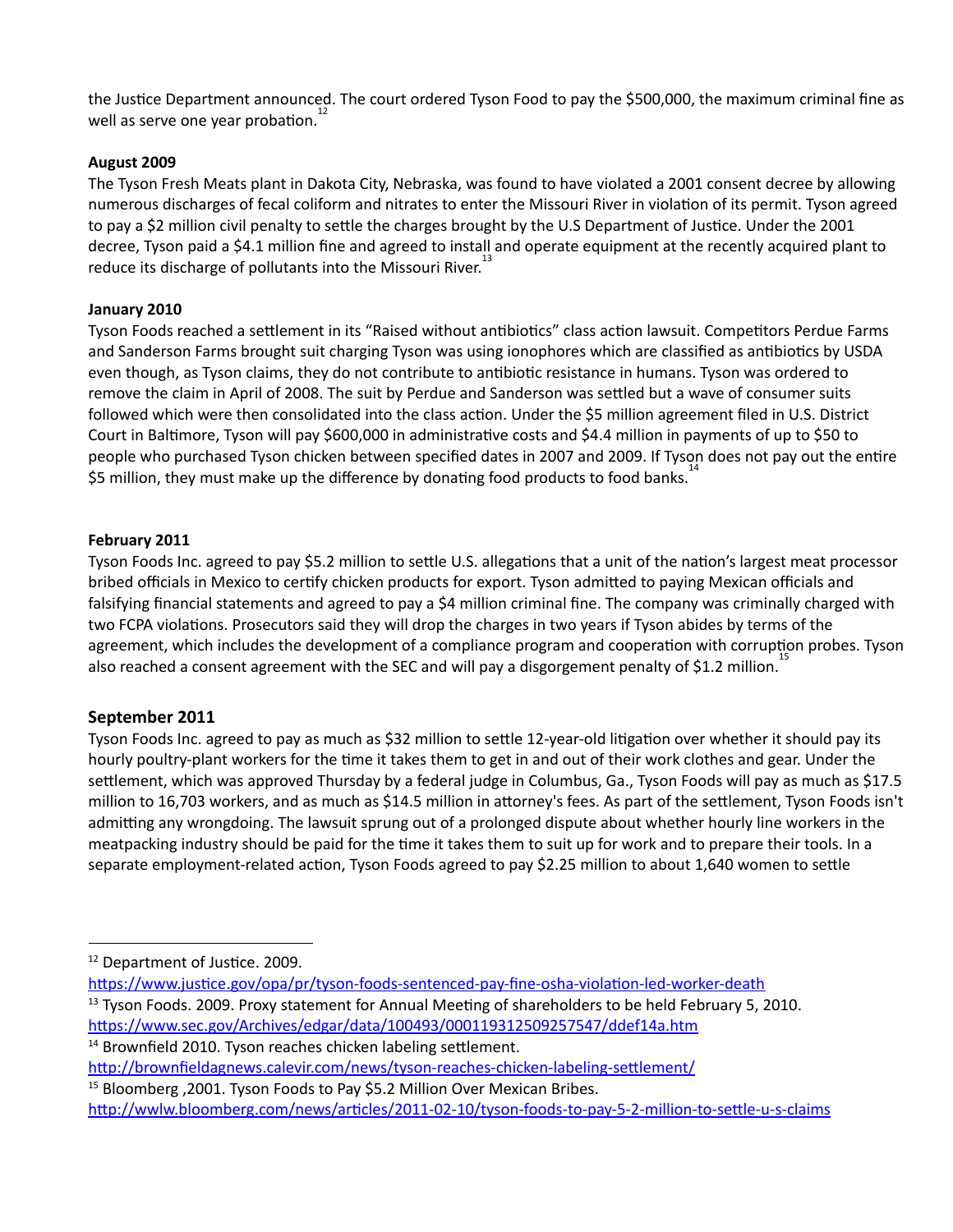allegations by federal regulators that the company discriminated against them by rejecting them for jobs at four of its Midwest meat plants nearly a decade ago.<sup>16</sup>

## **April 2013**

The EPA and the U.S. Department of Justice announced a settlement with Tyson Foods, Inc. incidents in which anhydrous ammonia was released at facilities in Kansas, Missouri, Iowa, and Nebraska, resulting in multiple injuries, property damage, and one fatality. In a May 25, 2012 incident in Nebraska, 40 workers were taken to local hospitals and treated for chemical inhalation. Approximately 150 people were in the plant at the time of the toxic release. Under the consent decree, Tyson will pay a \$3.95 million penalty. Tyson has also agreed to implement a supplemental environmental project to purchase \$300,000 worth of emergency response equipment for first responders in communities with significant environmental justice concerns in which Tyson operates facilities. 17

## **October 2013**

Two chicken farmers who once provided poultry to McDonald's on behalf of Tyson pleaded guilty to one count of animal cruelty, according to the animal rights organization that first exposed the abuses in an undercover video. Thomas and Susan Blassingame, owner of the T & S Farm in Tennessee, were each sentenced to pay a fine of just \$25 and court costs. The Blassingames were contracted by Tyson Foods to supply chickens to McDonald's for the fast food giant's Chicken McNuggets. That contract was severed after the non-profit Mercy for Animals went undercover at the  $\frac{1}{5}$  farm and used a hidden camera to film the couple beating sickly chickens with spiked clubs.<sup>18</sup>

## **July 2014**

Tyson Foods agreed to pay a \$7.75 million settlement to workers in its Tyson Fresh Meats beef and pork processing plant in Goodlettsville, Tennessee. As part of the settlement, the meat and food processor will pay \$7.75 million into a fund to cover awards to employees not paid for time spent putting on and taking off work clothes and protective gear "under the Fair Labor Standards Act and state law breach of contract claims. Tyson also will cover the employer's portion of payroll taxes for the payout, according to documents filed in federal court.<sup>19</sup>

## **January 2015**

Missouri Attorney General reached a settlement with Tyson Foods over a fish kill Tyson caused in May 2014 in Clear Creek in Barry County. The Tyson Foods facility at Monett discharged wastewater from Tyson's Aurora facility containing a highly acidic animal feed supplement into the city of Monett's sewer system. The discharge caused the city's biological wastewater treatment system to fail, and contaminated water containing a high level of ammonia flowed into Clear Creek, causing at least 100,000 fish to die. Tyson will pay the state of Missouri \$162,898 for natural resource damages. In addition, Tyson will pay \$110,000 in civil penalties, will reimburse the Missouri Department of Natural Resources more than \$11,000, and will reimburse the Missouri Department of Conservation more than \$36,000 for its costs and expenses. Tyson will donate \$10,000 to the James River Basin Partnership, a not‐for‐profit

Settlement.http://www.wsj.com/articles/SB10001424053111903374004576581314174792124

<sup>19</sup> WATT AgNet. 2014. Tyson Foods \$7.75 million settlement approved by judge.

<sup>&</sup>lt;sup>16</sup> The Wall Street Journal. Tyson to Pay \$32 Million in Wage

<sup>&</sup>lt;sup>17</sup> ISHN. 2013. Tyson Foods, EPA reach settlement over ammonia releases in multiple states.

http://www.ishn.com/articles/95595‐tyson‐foods‐epa‐reach‐settlement‐over‐ammonia‐releases‐in‐multiple‐states  $18$ Fortune. 2015. Ex-McDonald's suppliers plead guilty to abusing chickens. http://fortune.com/2015/10/30/mcdonalds-chicken-abuse/

http://www.wattagnet.com/articles/19575‐tyson‐foods‐7‐75‐million‐settlement‐approved‐by‐judge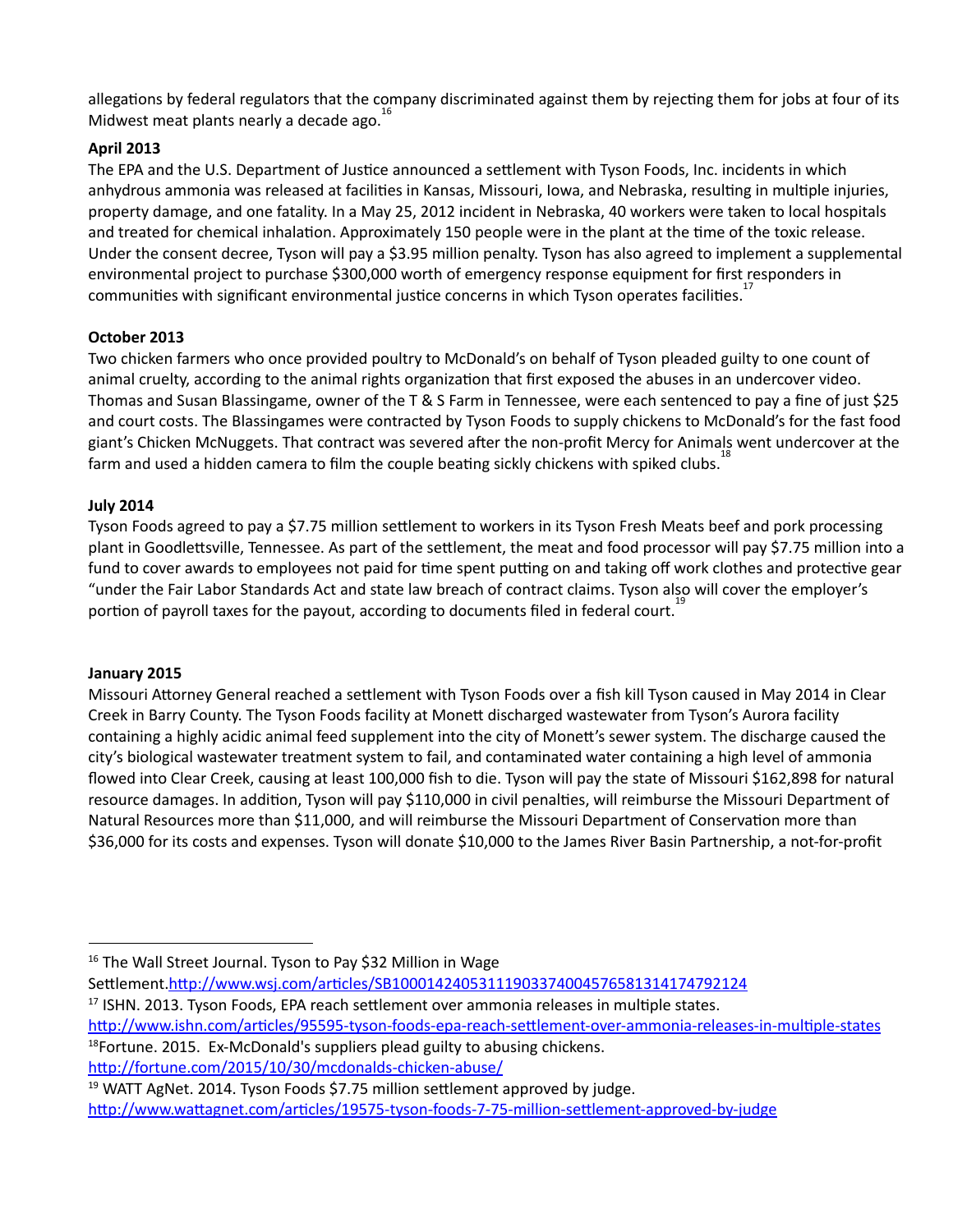organization that works to improve and protect the water quality of all rivers, lakes and streams in the James River watershed. 20

## **February 2016**

The environmental advocacy group Environment America released an analysis that concluded Tyson Foods is a bigger polluter of American waterways than any other company in the USA including Exxon, Dow, and Koch, with the sole exception of AK Steel Holding Corp. According to Environment America Tyson was responsible for 104 million pounds of pollutants into [US] waterways from 2010 to 2014.<sup>21</sup> Tyson pollutes more water than Cargill and ExxonMobil put together, or, more than rivals Pilgrim's Pride and Perdue Farms plus Koch Industries. 22

## **March 2016**

The Supreme Court sided with thousands of workers at an Iowa pork processing plant who had sought to band together and recover overtime pay from Tyson Foods. They sought to be paid for the time they had spent putting on and taking off protective gear to prevent knife cuts. The company objected, saying there was wide variation in how long the extra work took and that some workers were not entitled to overtime at all.<sup>23</sup>

## **May 2016**

Oxfam released a report on Tyson that cited anonymous workers that stated, "Workers struggle to cope with this denial of a basic human need. They urinate and defecate while standing on the line; they wear diapers to work; they restrict intake of liquids and fluids to dangerous degrees; they endure pain and discomfort while they worry about their health and job security." Oxfam America said the poultry companies are violating Occupational Safety and Health Administration standards, U.S. anti-discrimination laws and civil rights laws.<sup>24</sup>

## **August 2016**

An undercover video was released by animal advocacy group Compassion Over Killing showing violent abuse of chickens at several Tyson Foods chicken breeding facilities throughout Virginia. A Tyson supervisor can be seen standing on a birds' heads to kill them, telling workers to do the same. Other footage shows workers punching and kicking birds, running them over with forklifts, swinging them around by their wings and violently slamming them into cages.

## **August 2016**

Occupational Safety and Health Administration (OSHA) fined Tyson Foods \$236,000 for two repeated violations and 15 serious violations at its plant in Center, Texas. OSHA cited the company for repeated violations, like not making sure employees used appropriate eye and face protection. Employees were also exposed to trip-and-fall hazards

<sup>20</sup> Attorney General Office. 2015. AG Koster announces settlement with Tyson Foods for May 2014 Clear Creek fish kill https://ago.mo.gov/home/news-archives/2015-news-archives/ag-koster-announces-settlement-with-tyson-foods-for [‐may‐2014‐clear‐creek‐fish‐kill](https://ago.mo.gov/home/news-archives/2015-news-archives/ag-koster-announces-settlement-with-tyson-foods-for-may-2014-clear-creek-fish-kill)

<sup>21</sup> Truthout. 2016. Tyson Foods Accused of Dumping More Poison Into Waterways Than Exxon, Dow and Koch. http://www.truth-out.org/news/item/34810-tyson-foods-accused-of-dumping-more-poison-to-waterways-than-exxo [n‐dow‐and‐koch](http://www.truth-out.org/news/item/34810-tyson-foods-accused-of-dumping-more-poison-to-waterways-than-exxon-dow-and-koch)

 $22$  The Huffington Post. 2016. Tyson Foods Could Very Well Be America's Worst Water Polluter.

http://www.huffingtonpost.com/grub-street/tyson-foods-could-very-we\_b\_9413436.html

 $23$  New York Times. 2016. Supreme Court Upholds Worker Class-Action Suit Against Tyson.

http://www.nytimes.com/2016/03/23/business/supreme-court-upholds-worker-class-action-suit-against-tyson.html <sup>24</sup> UPI. 2016. Oxfam report: Tyson poultry workers forced to wear diapers.

http://www.upi.com/Business\_News/2016/05/12/Oxfam-report-Tyson-poultry-workers-forced-to-wear-diapers/352 [1463051696/.](http://www.upi.com/Business_News/2016/05/12/Oxfam-report-Tyson-poultry-workers-forced-to-wear-diapers/3521463051696/)

<sup>25</sup> Compassion over killing. 2016. Tyson Exposed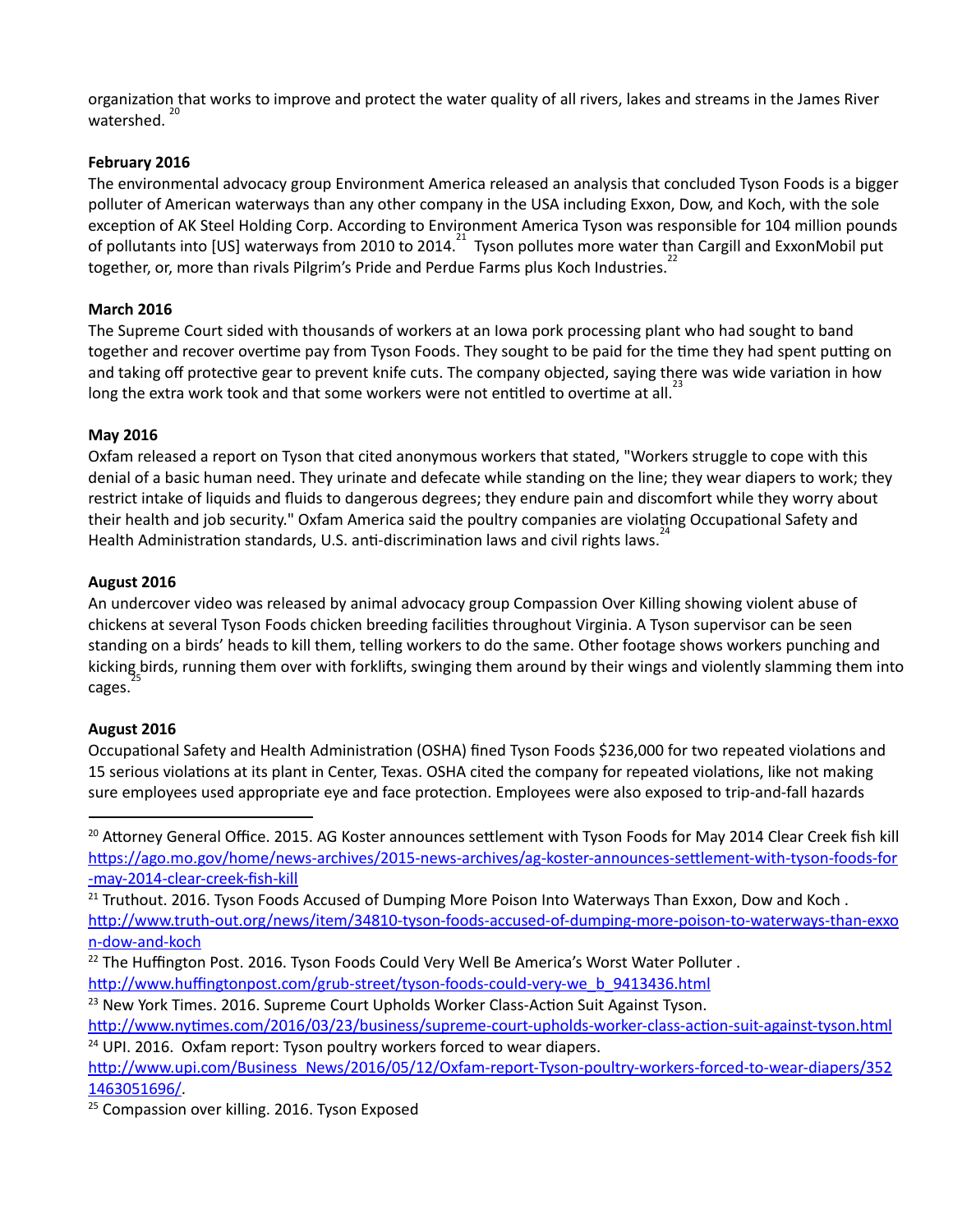resulting from a lack of proper drainage. The inspection revealed high levels of carbon dioxide. The company also failed to separate its gas cylinders of oxygen and acetylene while in storage - a repeat violation from 2013 in Tyson's <sup>26</sup> Albertville, Ala. Plant.

#### **October 2016**

Tyson settled with the U.S. Department of Labor the issue of allegations of systemic hiring discrimination at six of its locations in Texas, Arkansas and New Mexico after an investigation by the department's Office of Federal Contract Compliance Programs. While not admitting liability, Tyson agreed to pay \$1.6 million in back wages, interest and benefits to 5,716 applicants rejected for laborer jobs from 2007 to 2010. The company has also agreed to extend job offers to 474 of the affected workers as positions become available, and to revise its hiring and training practices. The department's Office of Federal Contract Compliance Programs found that Tyson's hiring processes and selection procedures at the six facilities violated Executive Order 11246 by discriminating on the bases of sex, race and/or ethnicity. 27

# **Violaons summary 2010‐2015 28**

Penalty total since 2010: **\$19,079,850** Number of records: 90

Notes:

The penalty dollar total above may be adjusted to account for the fact that the list of entries below may include both agency records and settlement announcements for the same case; or else a penalty covering multiple locations may be listed in the individual records for each of the facilities. Duplicate penalty amounts are marked with an asterisk in the list below.

Details can be found by clicking on the links in the company column.

| $No$ | Company                                                    | <b>Facility</b><br><b>State</b> | Year | <b>Agency</b> | Penalty<br>Amount     |
|------|------------------------------------------------------------|---------------------------------|------|---------------|-----------------------|
|      | <b>Tyson Foods Inc.</b>                                    |                                 | 2011 | <b>SEC</b>    | \$5,000,000           |
|      | <b>TYSON FRESH MEATS INC</b>                               | Iowa                            | 2013 | EPA           | \$4,400,000           |
| 3    | <b>Tyson Foods Inc</b>                                     |                                 | 2013 | EPA           | \$4,250,000           |
| 4    | <b>Tyson Foods Inc.</b>                                    |                                 | 2011 | DOJ CRIMINA   | \$4,000,000           |
| 5    | TYSON FRESH MEATS                                          | Kansas                          | 2013 | EPA           | (*) \$3,952,50<br>0   |
| 6    | <b>TYSON FRESH MEATS FWH. MONTGOMERY</b><br><b>CITY MO</b> | Missouri                        | 2013 | EPA           | $(*)$ \$3,950,00<br>0 |

<sup>&</sup>lt;sup>26</sup> CBS 19. 2016. Tyson Foods fined \$236,000 for multiple workplace violations.

http://www.cbs19.tv/news/local/tyson-foods-fined-236000-for-multiple-workplace-violations/301008485

<sup>&</sup>lt;sup>27</sup> Department of Labor. 2016. Tyson Foods to pay \$1.6M to settle charges of systemic hiring discrimination with US Department of Labor. https://www.dol.gov/newsroom/releases/ofccp/ofccp20161004-0

 $^{28}$  Good Jobs First. 2016. Violation Tracker. http://violationtracker.goodjobsfirst.org/parent/tyson-foods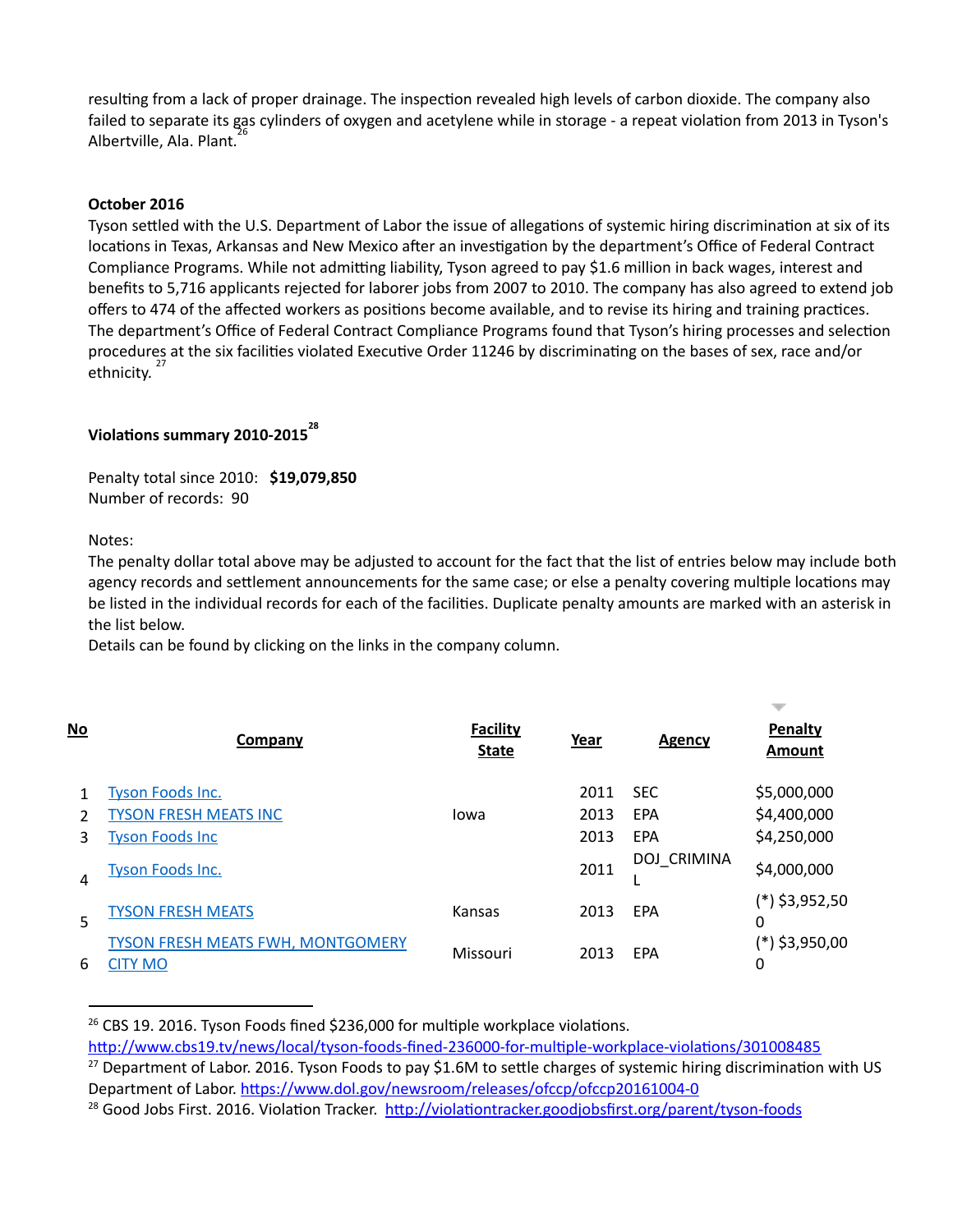| $\overline{7}$ | <b>TYSON PREPARED FOODS - HUTCHINSON, KS</b>                      | Kansas            | 2013 | EPA         | $(*)$ \$3,950,00<br>0 |
|----------------|-------------------------------------------------------------------|-------------------|------|-------------|-----------------------|
| 8              | <b>TYSON FRESH MEATS INC.</b>                                     | Kansas            | 2013 | EPA         | $(*)$ \$3,950,00<br>0 |
| 9              | <b>TYSON FRESH MEATS, INC.</b>                                    | lowa              | 2013 | EPA         | $(*)$ \$3,950,00<br>0 |
| 10             | <b>TYSON FOODS INC</b>                                            | Missouri          | 2013 | EPA         | $(*)$ \$3,950,00<br>0 |
| 11             | <b>TYSON DELI INC.</b>                                            | Missouri          | 2013 | EPA         | $(*)$ \$3,950,00<br>0 |
| 12             | <b>TYSON FRESH MEATS INC MADISON</b><br><b>NEBRASKA</b>           | Nebraska          | 2013 | EPA         | $(*)$ \$3,950,00<br>0 |
| 13             | <b>TYSON POULTRY INC. - PROCESSING PLANT</b>                      | Missouri          | 2013 | EPA         | $(*)$ \$3,950,00<br>0 |
| 14             | <b>TYSON PREPARED FOODS INC</b>                                   | Kansas            | 2013 | EPA         | $(*)$ \$3,950,00<br>0 |
| 15             | <b>TYSON FOODS INC FOODBRANDS SUPPLY</b><br><b>CHAIN SERVICES</b> | Kansas            | 2013 | EPA         | $(*)$ \$3,950,00<br>0 |
| 16             | <b>TYSON FOODS</b>                                                | Nebraska          | 2013 | EPA         | $(*)$ \$3,950,00<br>0 |
| 17             | <b>TYSON FRESH MEATS INC</b>                                      | lowa              | 2013 | EPA         | $(*)$ \$3,950,00<br>0 |
| 18             | <b>TYSON DELI INC</b>                                             | lowa              | 2013 | EPA         | $(*)$ \$3,950,00<br>0 |
| 19             | <b>TYSON FRESH MEATS</b>                                          | lowa              | 2013 | EPA         | $(*)$ \$3,950,00<br>0 |
| 20             | <b>TYSON FRESH MEATS INC</b>                                      | Nebraska          | 2013 | EPA         | $(*)$ \$3,950,00<br>0 |
| 21             | <b>TYSON FRESH MEATS INC</b>                                      | Nebraska          | 2013 | EPA         | $(*)$ \$3,950,00<br>0 |
| 22             | <b>TYSON POULTRY INC</b>                                          | Missouri          | 2013 | EPA         | $(*)$ \$3,950,00<br>0 |
| 23             | <b>TYSON FRESH MEATS INC</b>                                      | lowa              | 2013 | EPA         | $(*)$ \$3,950,00<br>0 |
| 24             | <b>TYSON FRESH MEATS INC</b>                                      | lowa              | 2013 | EPA         | $(*)$ \$3,950,00<br>0 |
| 25             | <b>TYSON CHICKEN, INC. - NOEL COMPLEX</b>                         | Missouri          | 2013 | EPA         | $(*)$ \$3,950,00<br>0 |
| 26             | <b>TYSON FARMS INC.</b>                                           | North<br>Carolina | 2014 | EPA         | \$305,399             |
| 27             | <b>TYSON POULTRY INC</b>                                          | Missouri          | 2015 | EPA         | \$110,000             |
| 28             | <b>TYSON FOODS, INC.</b>                                          | New York          | 2013 | <b>OSHA</b> | \$105,000             |
| 29             | <b>TYSON FOODS INC.</b>                                           | Kansas            | 2013 | <b>OSHA</b> | \$91,000              |
| 30             | <b>TYSON FOODS INC</b>                                            | Nebraska          | 2012 | <b>OSHA</b> | \$78,150              |
| 31             | <b>THE HILLSHIRE BRANDS COMPANY</b>                               | Michigan          | 2015 | EPA         | \$67,982              |
| 32             | <b>TYSON FRESH MEATS, INC.</b>                                    | Nebraska          | 2011 | <b>OSHA</b> | \$35,420              |
| 33             | <b>TYSON FOODS, INC.</b>                                          | Texas             | 2015 | OSHA        | \$33,400              |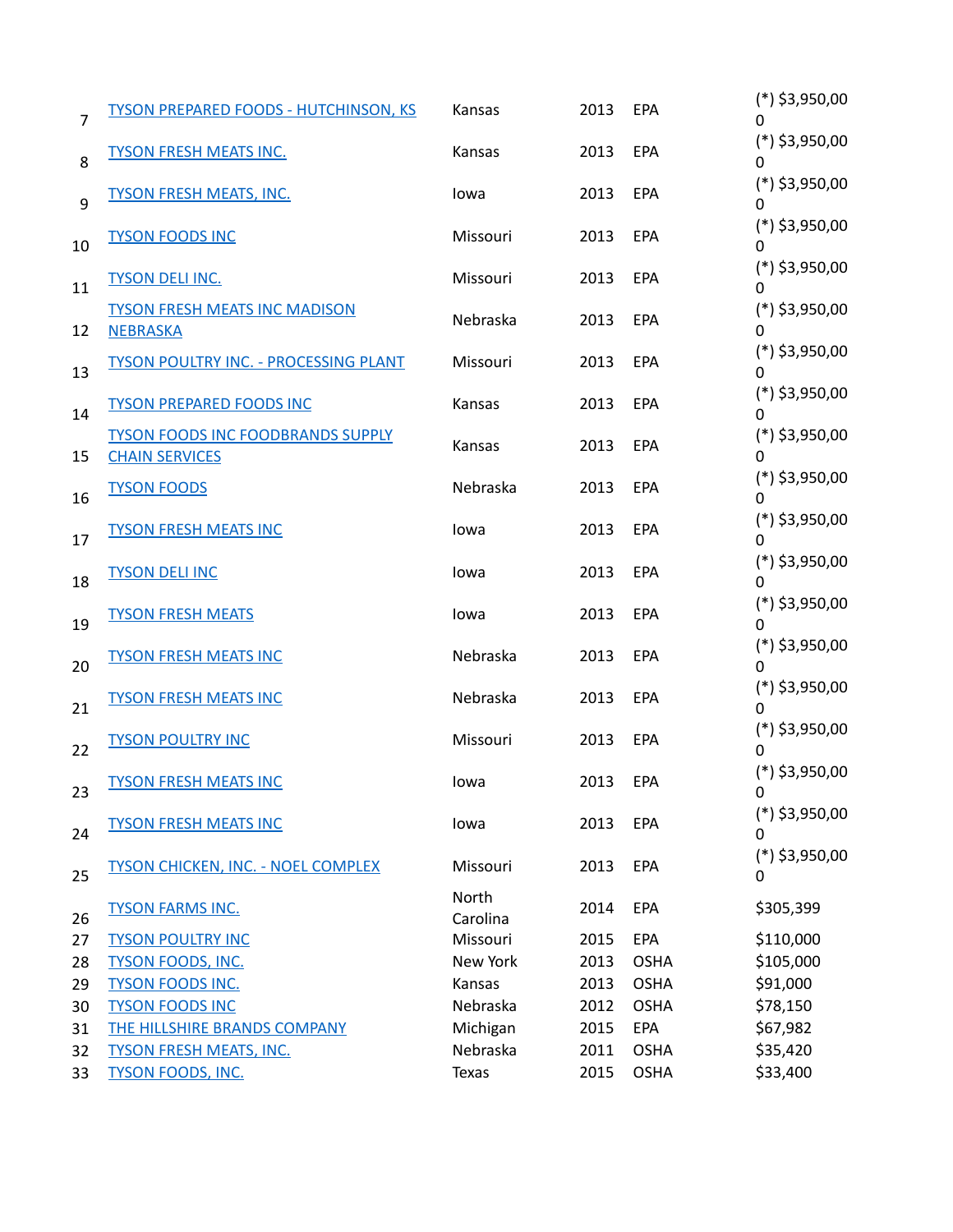| 34 | <b>TYSON MEXICAN ORIGINAL, INC.</b>            | North<br>Carolina | 2015 | <b>OSHA</b> | \$26,375 |
|----|------------------------------------------------|-------------------|------|-------------|----------|
| 35 | <b>SOUTHWEST PRODUCTS, LLC</b>                 | California        | 2015 | <b>OSHA</b> | \$24,370 |
| 36 | HILLSHIRE BRANDS COMPANYTARBORO                | North<br>Carolina | 2011 | <b>EPA</b>  | \$23,010 |
| 37 | <b>TYSON DELI, INC.</b>                        | lowa              | 2010 | <b>OSHA</b> | \$22,000 |
| 38 | <b>TYSON FOODS, INC.</b>                       | Missouri          | 2015 | <b>OSHA</b> | \$21,000 |
| 39 | <b>TYSON FOODS INC</b>                         | Nebraska          | 2011 | <b>OSHA</b> | \$21,000 |
|    | <b>TYSON FOODS INC ALBERTVILLE PROCESSING</b>  |                   |      |             |          |
| 40 | <b>PLANT</b>                                   | Alabama           | 2014 | <b>EPA</b>  | \$20,973 |
| 41 | <b>TYSON PREPARED FOODS, INC.</b>              | Wisconsin         | 2010 | <b>OSHA</b> | \$20,000 |
| 42 | <b>SOUTHWEST PRODUCTS, LLC</b>                 | California        | 2014 | <b>OSHA</b> | \$18,260 |
| 43 | <b>TYSON FOODS, INC.</b>                       | Alabama           | 2012 | <b>OSHA</b> | \$16,900 |
| 44 | <b>TYSON FOODS NEW HOLLAND COMPLEX</b>         | Pennsylvani<br>a  | 2015 | EPA         | \$14,558 |
| 45 | <b>TYSON FOODS, INC.</b>                       | <b>Texas</b>      | 2013 | <b>OSHA</b> | \$13,000 |
| 46 | <b>TYSON FOODS, INC.</b>                       | <b>Texas</b>      | 2015 | <b>OSHA</b> | \$12,780 |
| 47 | <b>TYSON CHICKEN INC</b>                       | Kentucky          | 2015 | <b>OSHA</b> | \$12,100 |
| 48 | <b>SARAH LEE BAKERY GROUP</b>                  | Nebraska          | 2010 | <b>OSHA</b> | \$12,000 |
| 49 | <b>TYSON FOODS INC</b>                         | lowa              | 2012 | <b>OSHA</b> | \$11,700 |
| 50 | <b>TYSON FRESH MEATS, INC.</b>                 | Nebraska          | 2012 | <b>OSHA</b> | \$11,675 |
| 51 | <b>TYSON POULTRY, INC</b>                      | Arkansas          | 2015 | <b>OSHA</b> | \$11,500 |
| 52 | <b>TYSON FRESH MEATS, INC.</b>                 | Texas             | 2014 | <b>OSHA</b> | \$11,000 |
| 53 | <b>TYSON FRESH MEATS, INC.</b>                 | Nebraska          | 2011 | <b>OSHA</b> | \$10,780 |
| 54 | <b>TYSON FARMS INC. - PROCESSING FACILITY</b>  | Virginia          | 2012 | EPA         | \$10,631 |
| 55 | <b>HILLSHIRE BRANDS</b>                        | Wisconsin         | 2014 | <b>OSHA</b> | \$10,400 |
| 56 | <b>TYSON MEXICAN ORIGINAL, INC.</b>            | North<br>Carolina | 2015 | <b>OSHA</b> | \$10,075 |
| 57 | <b>TYSON FRESH MEATS, INC.</b>                 | Illinois          | 2014 | <b>OSHA</b> | \$10,000 |
| 58 | <b>TYSON POULTRY INC.</b>                      | Arkansas          | 2015 | <b>OSHA</b> | \$9,000  |
| 59 | <b>TYSON PREPARED FOODS DALLAS FACILITY</b>    | <b>Texas</b>      | 2012 | EPA         | \$9,000  |
| 60 | <b>HILLSHIRE BRANDS CO</b>                     | Michigan          | 2014 | <b>OSHA</b> | \$8,820  |
| 61 | <b>TYSON FOODS, INC.</b>                       | Arkansas          | 2014 | <b>OSHA</b> | \$8,500  |
| 62 | <b>TYSON FRESH MEATS INC</b>                   | Washington        | 2015 | <b>OSHA</b> | \$8,400  |
| 63 | <b>TYSON FOODS INC - TEMPERANCEVILLE PLANT</b> | Virginia          | 2011 | EPA         | \$8,330  |
| 64 | <b>TYSON FOODS, INC</b>                        | Missouri          | 2010 | <b>OSHA</b> | \$8,000  |
| 65 | <b>TYSON PREPARED FOODS</b>                    | Kansas            | 2011 | <b>OSHA</b> | \$7,000  |
| 66 | <b>TYSON FOODS, INC.</b>                       | Georgia           | 2011 | <b>OSHA</b> | \$7,000  |
| 67 | <b>TYSON FOODS INC</b>                         | Tennessee         | 2015 | <b>OSHA</b> | \$7,000  |
| 68 | <b>TYSON FOODS, INC.</b>                       | Alabama           | 2013 | <b>OSHA</b> | \$7,000  |
| 69 | <b>TYSON FOODS</b>                             | Nebraska          | 2013 | <b>OSHA</b> | \$7,000  |
| 70 | <b>TYSON FOODS, INC.</b>                       | Nebraska          | 2015 | <b>OSHA</b> | \$7,000  |
| 71 | <b>TYSON FOODS INC</b>                         | Arkansas          | 2016 | <b>OSHA</b> | \$7,000  |
| 72 | <b>TYSON FOODS, INC.</b>                       | Arkansas          | 2015 | <b>OSHA</b> | \$7,000  |
| 73 | <b>TYSON FRESH MEATS, INC.</b>                 | Nebraska          | 2012 | <b>OSHA</b> | \$7,000  |
| 74 | <b>TYSON FOODS, INC.</b>                       | Nebraska          | 2010 | <b>OSHA</b> | \$7,000  |
| 75 | <b>TYSON FOODS, INC. NASHVILLE FEED MILL</b>   | Arkansas          | 2010 | <b>OSHA</b> | \$7,000  |